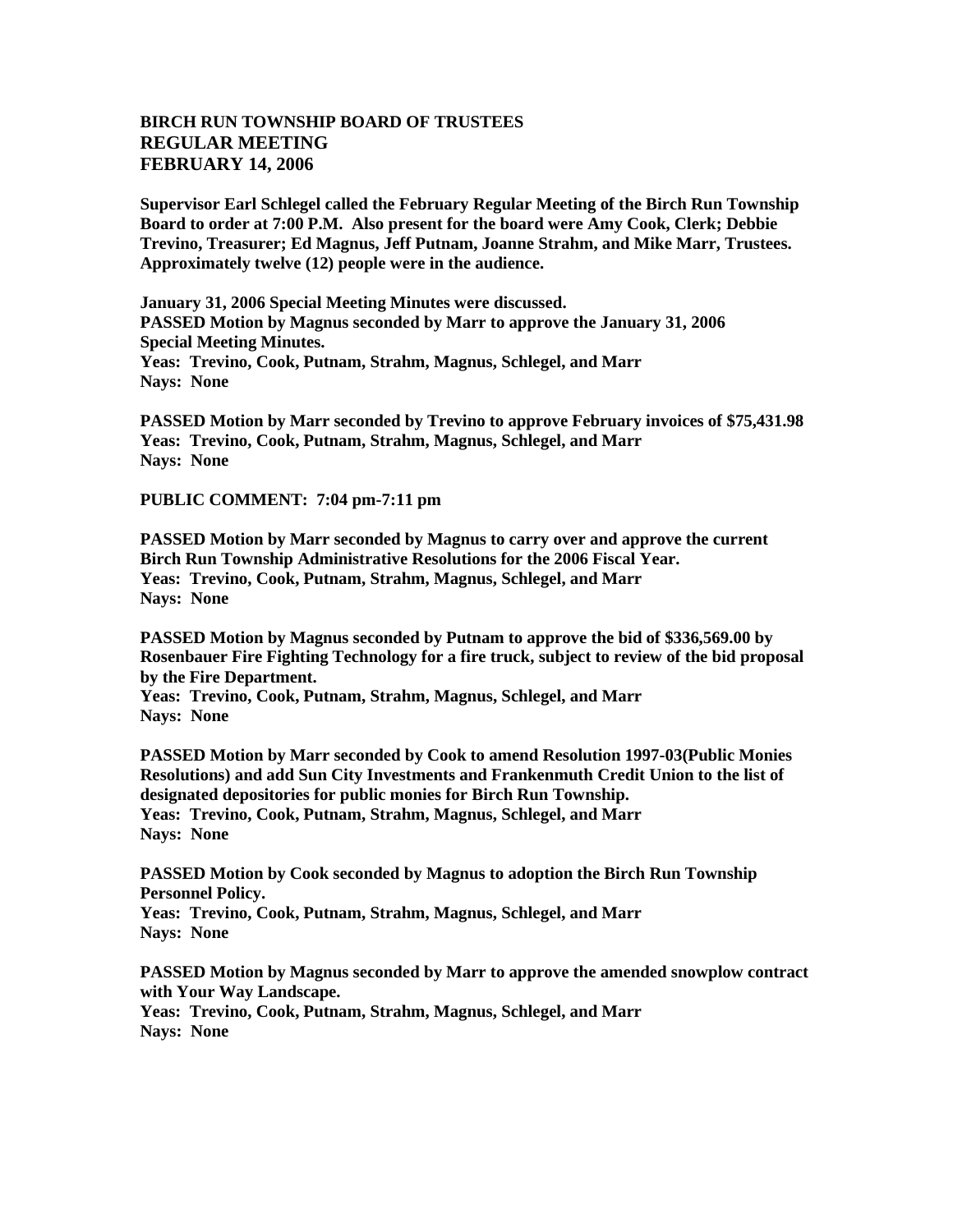**PASSED Motion by Magnus seconded by Marr to set the Annual Meeting Date for March 28, 2006 at 7:00 pm in the Government Meeting Room 11935 Silver Creek Drive. Yeas: Trevino, Cook, Putnam, Strahm, Magnus, Schlegel, and Marr Nays: None**

**PASSED Motion by Cook seconded by Marr to set the Budget Hearing at 7:00 pm on March 14, 2006 in the Government Meeting Room, 11935 Silver Creek Drive. Yeas: Trevino, Cook, Putnam, Strahm, Magnus, Schlegel, and Marr Nays: None**

**PASSED Motion by Marr seconded by Cook to approve Resolution 2006-02 (Supervisor's Salary). This will set the Supervisor's Salary at \$16,000. Yeas: Trevino, Cook, Putnam, Strahm, Magnus, Schlegel, and Marr Nays: None**

**PASSED Motion by Putnam seconded by Marr to approve Resolution 2006-03, setting the Clerk's Salary at \$27,000 (Clerk's Salary). Yeas: Trevino, Cook, Putnam, Strahm, Magnus, Schlegel, and Marr Nays: None**

**PASSED Motion by Magnus seconded by Marr to approve Resolution 2006-04, setting the Treasurer's Salary at \$27,000 (Treasurer's Salary). Yeas: Trevino, Cook, Putnam, Strahm, Magnus, Schlegel, and Marr Nays: None**

**PASSED Motion by Marr seconded by Cook to appoint Jim Totten, Don Morse, and Wallace Rottiers to the Birch Run Township DDA. Yeas: Trevino, Cook, Putnam, Strahm, Magnus, Schlegel, and Marr Nays: None**

**PASSED Motion by Cook seconded by Magnus to appoint Caleb Hart to the Birch Run Township Planning Commission Yeas: Trevino, Cook, Putnam, Strahm, Magnus, Schlegel, and Marr Nays: None**

**PASSED Motion by Magnus seconded by Cook to set the reimbursable mileage rate at 44.5**⊄ **per mile.** 

**Yeas: Trevino, Cook, Putnam, Strahm, Magnus, Schlegel, and Marr Nays: None**

**PASSED Motion by Cook seconded by Marr to amend Administrative Resolution 05-17 (Investment Policy).**

**Yeas: Trevino, Cook, Putnam, Strahm, Magnus, Schlegel, and Marr Nays: None**

**PASSED Motion by Marr seconded by Cook to approve a 5% match of the FEMA Grant for the Fire Department. This would equal \$3,012.00. Yeas: Trevino, Cook, Putnam, Strahm, Magnus, Schlegel, and Marr Nays: None**

**PASSED Motion by Cook seconded by Marr to adjourn at 7:45 pm.**